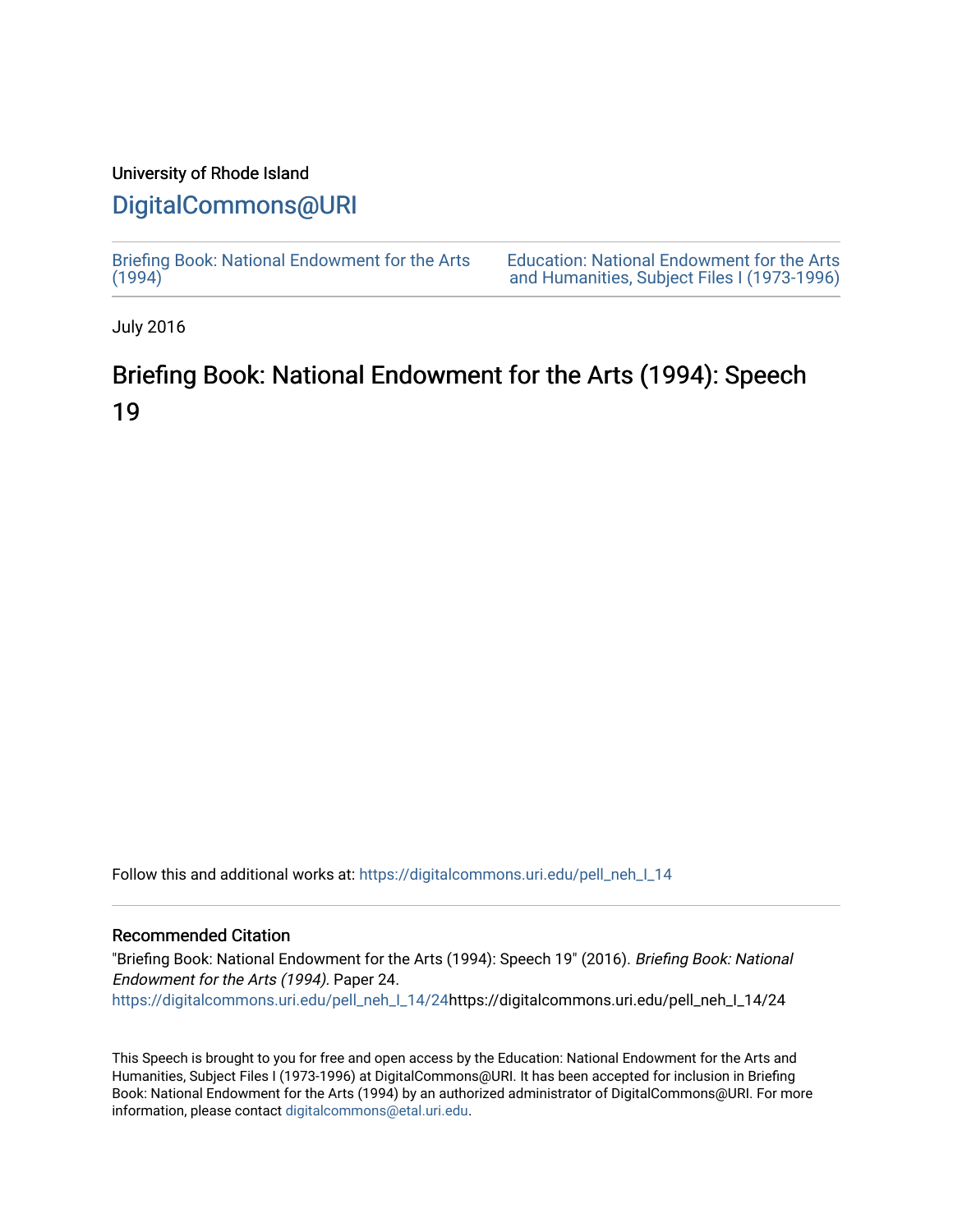#### TALKING POINTS RE: WHITNEY MUSEUM/ABJECT ART

o The NEA did not fund the "Abject Art" exhibit. The NEA funded the Whitney Museum's independent study program for graduates students who use NEA funds to pursue scholarly research and advance their art. The NEA does not provide general operating support to museums, only project support. We ought not to blame the Arts Endowment for supporting an educational program in an establish institution because a student at the institution created work that is thought to be objectionable.

o This particular award for independent study was approved by Ann-Radice, appointed Acting Director of the NEA by President George Bush.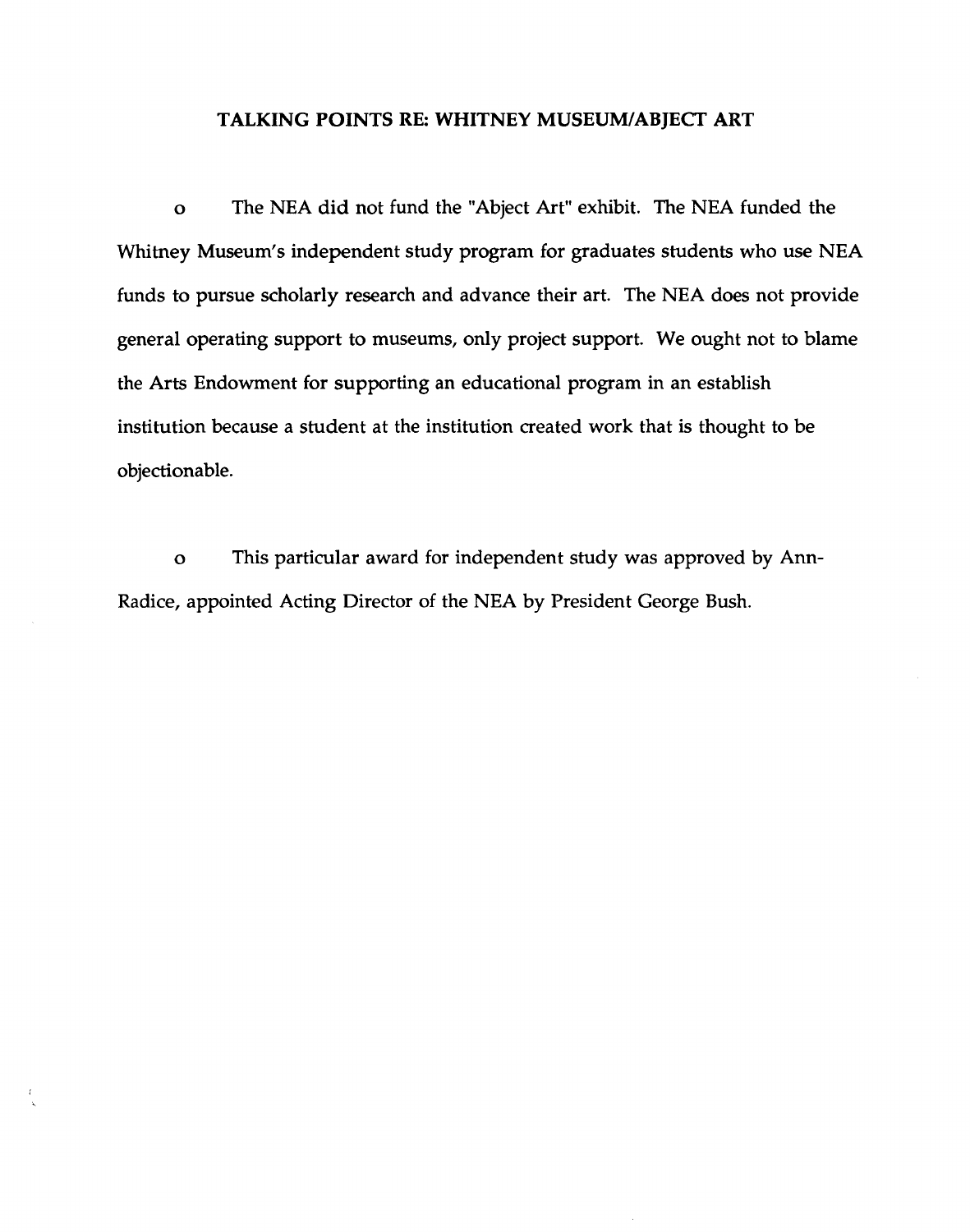#### Dornan Response

 $\mathcal{L}^{\text{max}}_{\text{max}}$ 

: $\alpha$ 

 $\bullet$ 

~:

(1). The NEA did not fund the "Abject Art" exhibit. The NEA funded the Whitney's independent study program for graduate students. It's similar to the Department of Education funding graduate programs in college. These students use the NEA funds to pursue scholarly research and advance their art. At the end of the study program, the students organize exhibits. One of these was the Abject Art exhibit. However, the NEA never funded the exhibit. It's like blaming the Department of Education for giving  $A$  .  $A$ financial aid to a graduate student who then, while in college,  $\sim$ Writes or performs something that is objectionable. I think we  $\gamma$  ,  $\gamma$ should hold the NEA accountable for what it actually does, but not for things it doesn't do.

> The NEA has notified the San Diego project that NEA funds  $\mathbf{t}_i$  be used to give money away to illegal aliens. The agency  $\mathbf{t}_i$  $\epsilon$  in a positive, constructive manner. The issue shoud be *Xrest.*

 $N$ EA did not fund the Joel Witkin photographs. Mr. Witkin **Wed NEA** support in the past. However, his photographs in Fre not produced during the time he was receiving NEA

". •'

.....